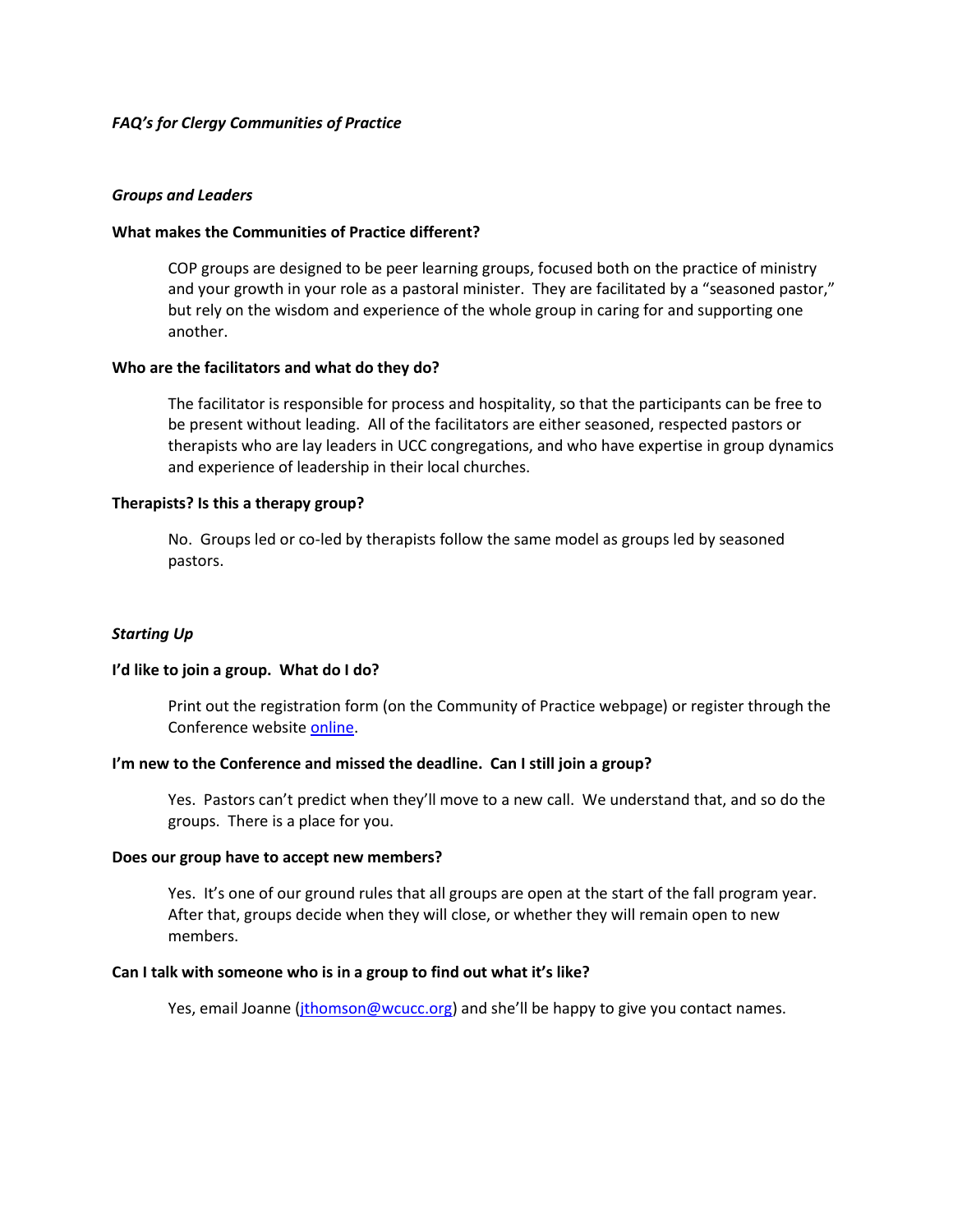## *Groups*

### **How are the groups put together?**

Joanne Thomson and Cathy Wille put the groups together after the fall registration deadline. We take lots of things into consideration, but two of the most important factors are *affinity* (will these people feel good about each other and trust each other?) and *geography* (often a challenge in Wisconsin). We recruit leaders who are located all over the state so there is a wide geographic range in group locations.

In our experience, the matching of participants with groups is pretty obvious about 90% of the time. But we do face some real challenges that are almost always created by geography and distance. You may be offered a group which seems just too far for you to drive. Please let us know, and we'll try to offer an alternative. We are deeply appreciative of your understanding of how hard it can be to put groups together in a state where we don't always have roads located where we need them to be.

# **There are some colleagues in my area that I'd love to meet with in a group. Can we form our own Community of Practice and be part of the program?**

Yes, we encourage you to assemble your own group if you're interested in doing that. We will find a facilitator for you.

#### **How do I know where and when my group will meet?**

Groups make their own decisions about scheduling meetings, based on everyone's availability. You will be contacted by your facilitator to work on this.

#### **I've been in clergy support groups in the past. After a few meetings, hardly anyone shows up.**

One of the first things that groups do together is create a covenant. Attendance is taken at every meeting. We expect everyone to take seriously the commitment to be present for and with their colleagues and to make the group a priority in their calendar. This means, for example, scheduling funerals for a different day.

# **And sometimes no one wanted to show up because the meetings just disintegrated into complaining or competing.**

This is the number one reason clergy stay away from groups. We work hard to create a culture of learning, support, and care in our groups. This model makes that possible, through the presence of a facilitator, the format for the time together and, above all, through the development of a covenant in which we commit to a common, non-complaining, purpose.

# **We're all human. There is a person with whom I do not want to be in a group, or a facilitator with whom I do not want to work. What do I do?**

Understood. We want this to be an experience you value and look forward to. If there's something you think we should know when we put the groups together, please tell Joanne (608- 846-7880). This information will not be shared and you will not be in a group with that person, no questions asked.